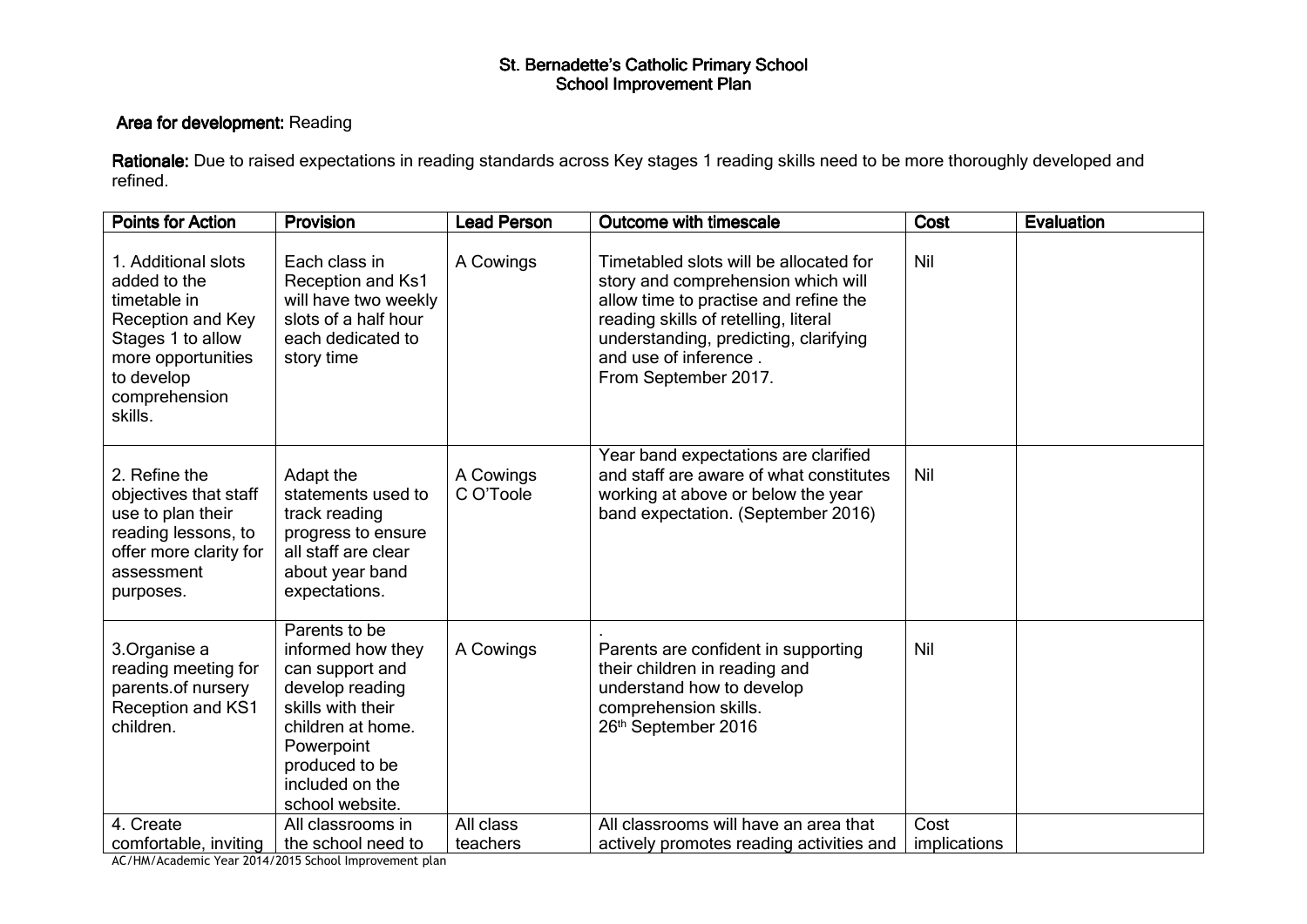| and well organised<br>reading areas in<br>each classroom to<br>encourage and<br>develop reading for<br>pleasure.                                                                   | develop a<br>comfortable, inviting<br>area in the class<br>where the children<br>can conduct reading<br>for pleasure These<br>areas should be<br>well defined and<br>contain an<br>organised display of<br>engaging books,<br>with cushions,<br>beans bags etc<br>where the children<br>can feel comfortable<br>and relaxed. The<br>area should be<br>designated zone<br>specifically for<br>reading purposes. | All TAs.                                | reading for pleasure. Children will be<br>able to use this area on a daily basis as<br>a place where they can independently<br>developed their own silent reading<br>skills and reading for pleasure TAs to<br>assist class teachers in acquiring<br>resources and developing these areas.<br>(September 2016)                                            | for<br>resources<br>for reading<br>areas.<br><b>Budget</b><br>allocation<br>TBC. |  |
|------------------------------------------------------------------------------------------------------------------------------------------------------------------------------------|----------------------------------------------------------------------------------------------------------------------------------------------------------------------------------------------------------------------------------------------------------------------------------------------------------------------------------------------------------------------------------------------------------------|-----------------------------------------|-----------------------------------------------------------------------------------------------------------------------------------------------------------------------------------------------------------------------------------------------------------------------------------------------------------------------------------------------------------|----------------------------------------------------------------------------------|--|
| 5. Half termly focus<br>is devised for staff in<br>Foundation stage<br>and key stage1 so<br>they spend quality<br>time teaching the<br>reading skills across<br>the academic year. | .Training for staff in<br>each of the five<br>areas: retelling,<br>predicting,<br>clarifying, literal<br>understanding and<br>use of inference                                                                                                                                                                                                                                                                 | A Cowings<br>Outside provider           | Staff have a number of practical ideas<br>that can be used in class to develop<br>children's comprehension skills. They<br>are fully resourced for these sessions.<br>Children are well prepared for<br>reciprocal reading sessions which take<br>place in year 2 and key stage 2.                                                                        | Nil.                                                                             |  |
| 6. To monitor the<br>implementation of<br>story sessions<br>across the key<br>stages.                                                                                              | Key Stage 1 English<br>subject leader to<br>informally drop into<br>to support and<br>observe the delivery<br>of story sessions<br>within whole class.<br>Informal evaluations<br>and targets to be<br>shared with<br>individual members<br>of staff.                                                                                                                                                          | A Cowings<br>C Connaire if<br>required. | Subject leaders will have a broad<br>overview of how well comprehension<br>across school is being delivered by<br>individual teachers. If there are any<br>issues and people need support with<br>any aspect of these story sessions, this<br>can be identified and support put in<br>place where necessary.<br>To be conducted from Autumn 2<br>onwards. | Nil                                                                              |  |

AC/HM/Academic Year 2014/2015 School Improvement plan